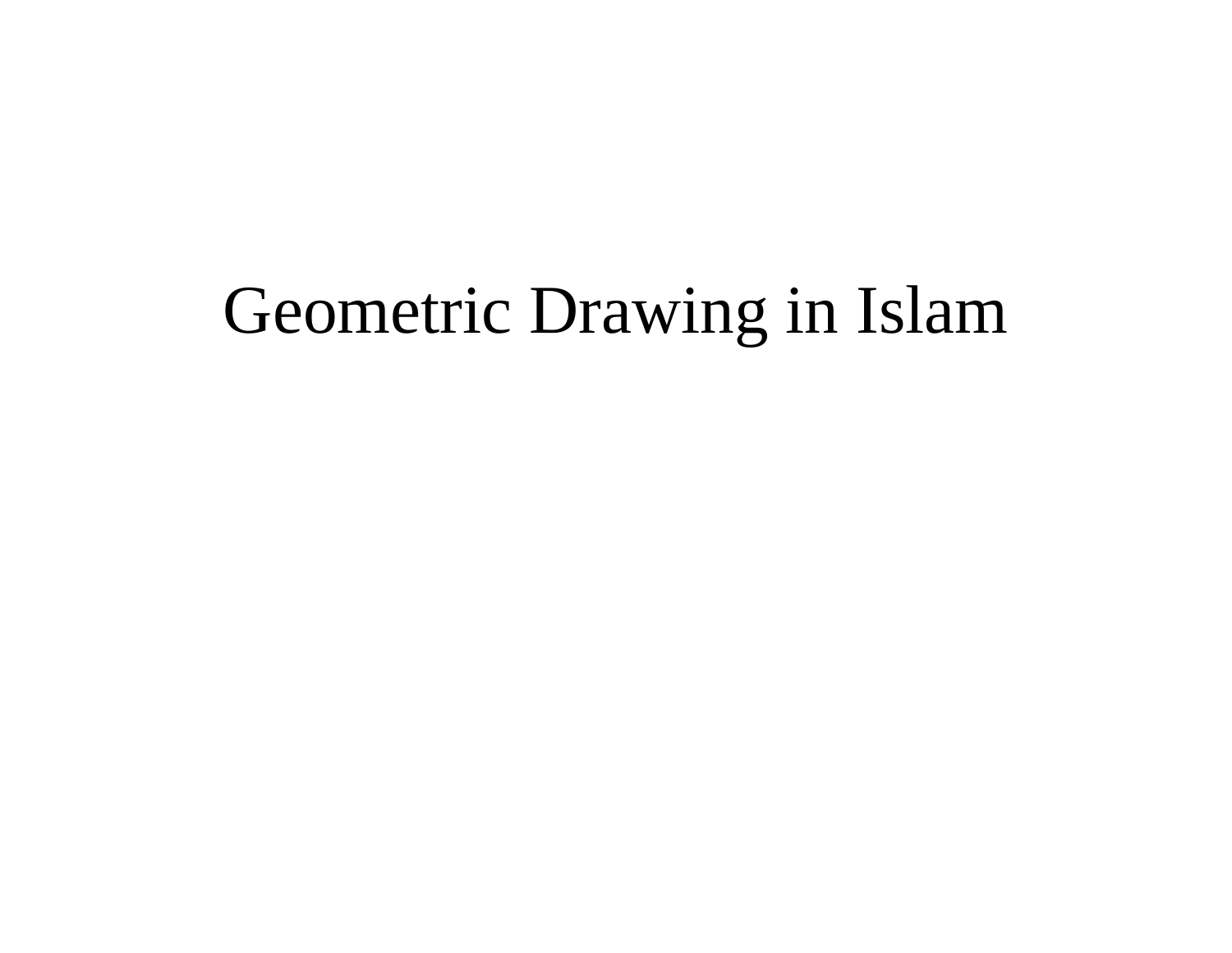#### The Circle

• Is an important shape in Islamic religion and Islamic geometric design. It symbolizes wholeness, unity and perfection.

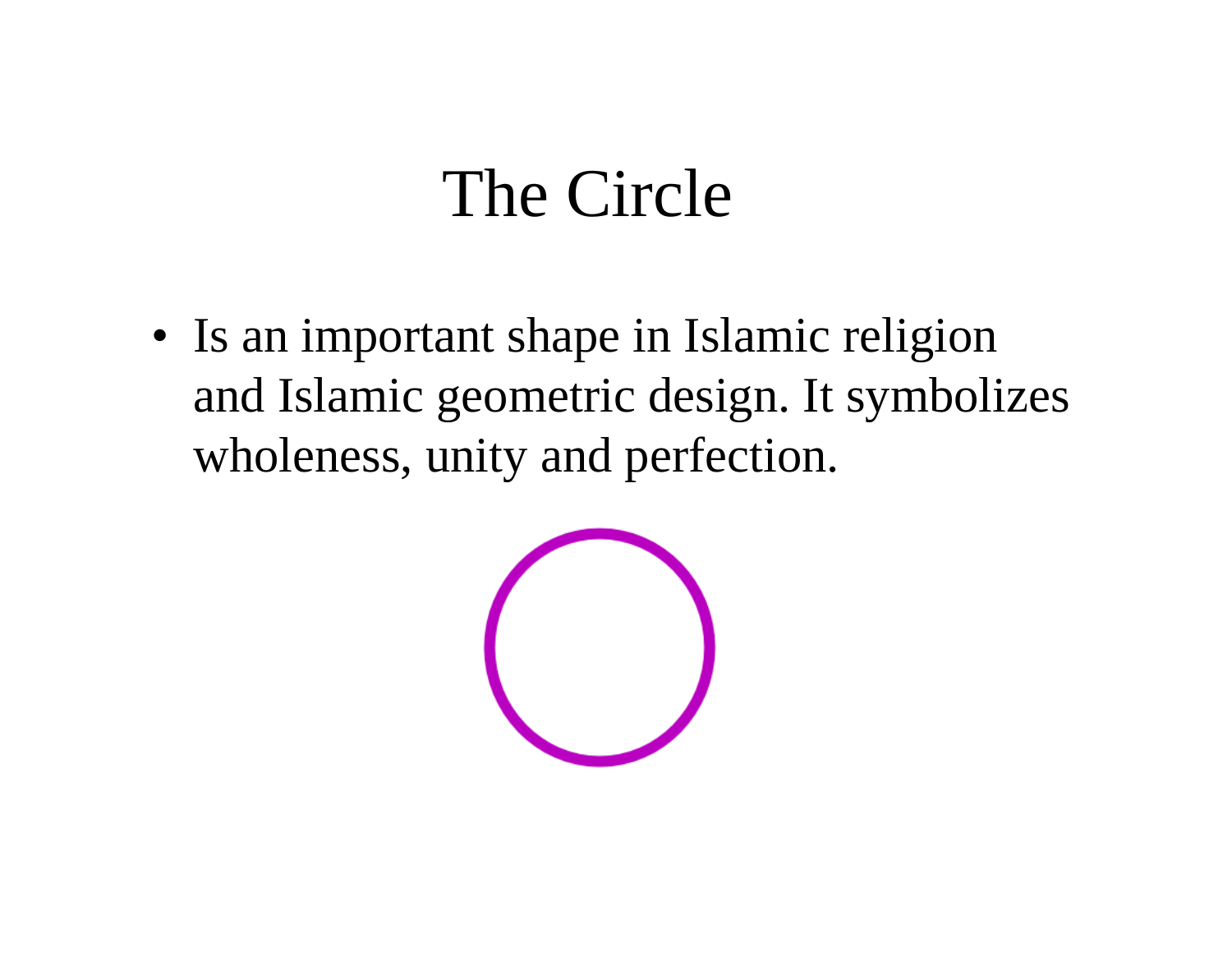#### Drawing a Triangle using Circles.



consciousness.The points symbolize the knower,

the act of knowing and the known.

• Using a circle stencil with a hole pierced in the middle draw the outline of the circle and mark the centre with a dot. Join up the central dots to create The triangle is the Islamic symbol of an equilateral triangle.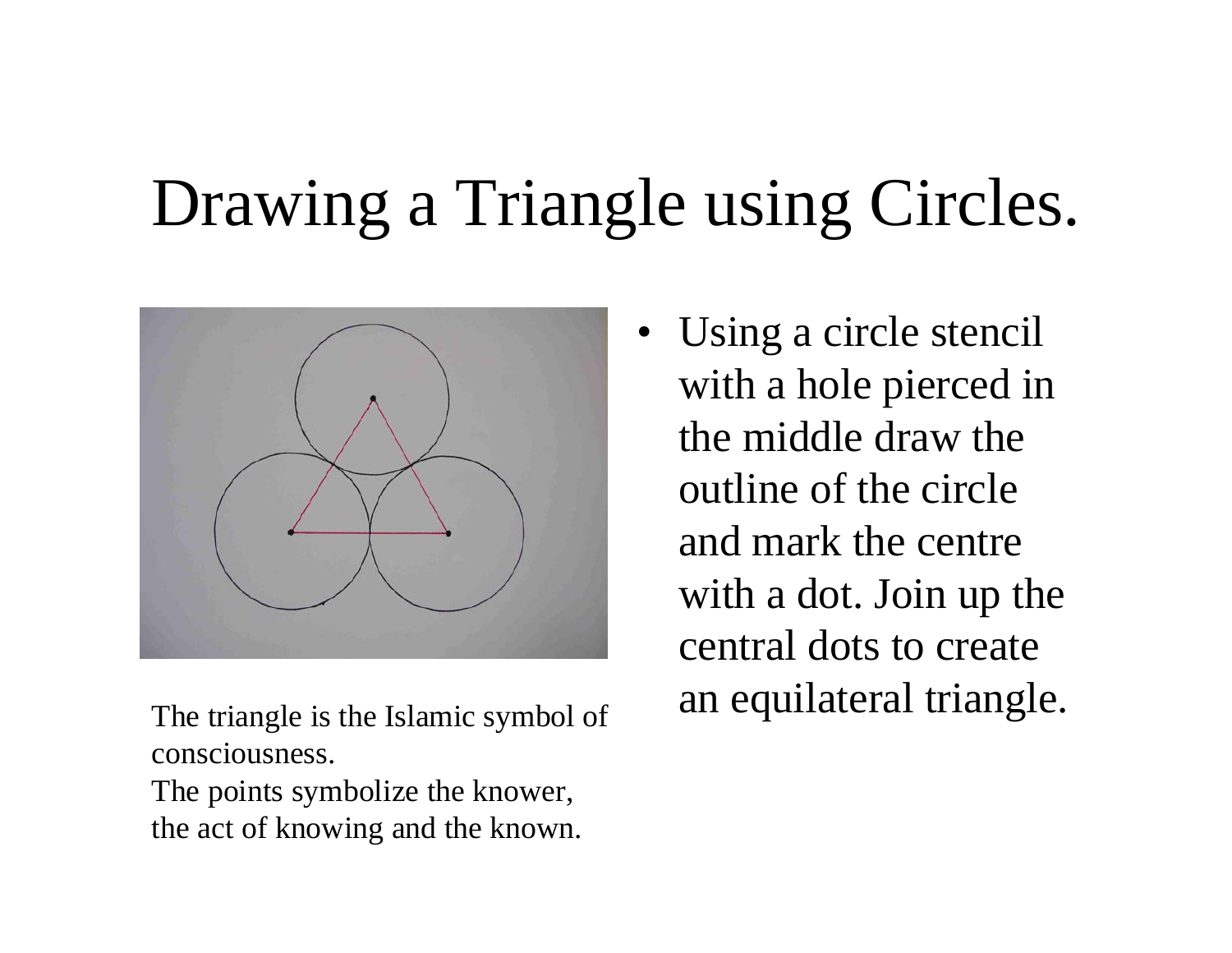#### Drawing a Square Using Circles



• Again use the circle template to draw four circles and mark the centre of the circles. Join the centre points up to create a square.

The square symbolizes the four elements earth, air, fire and wind.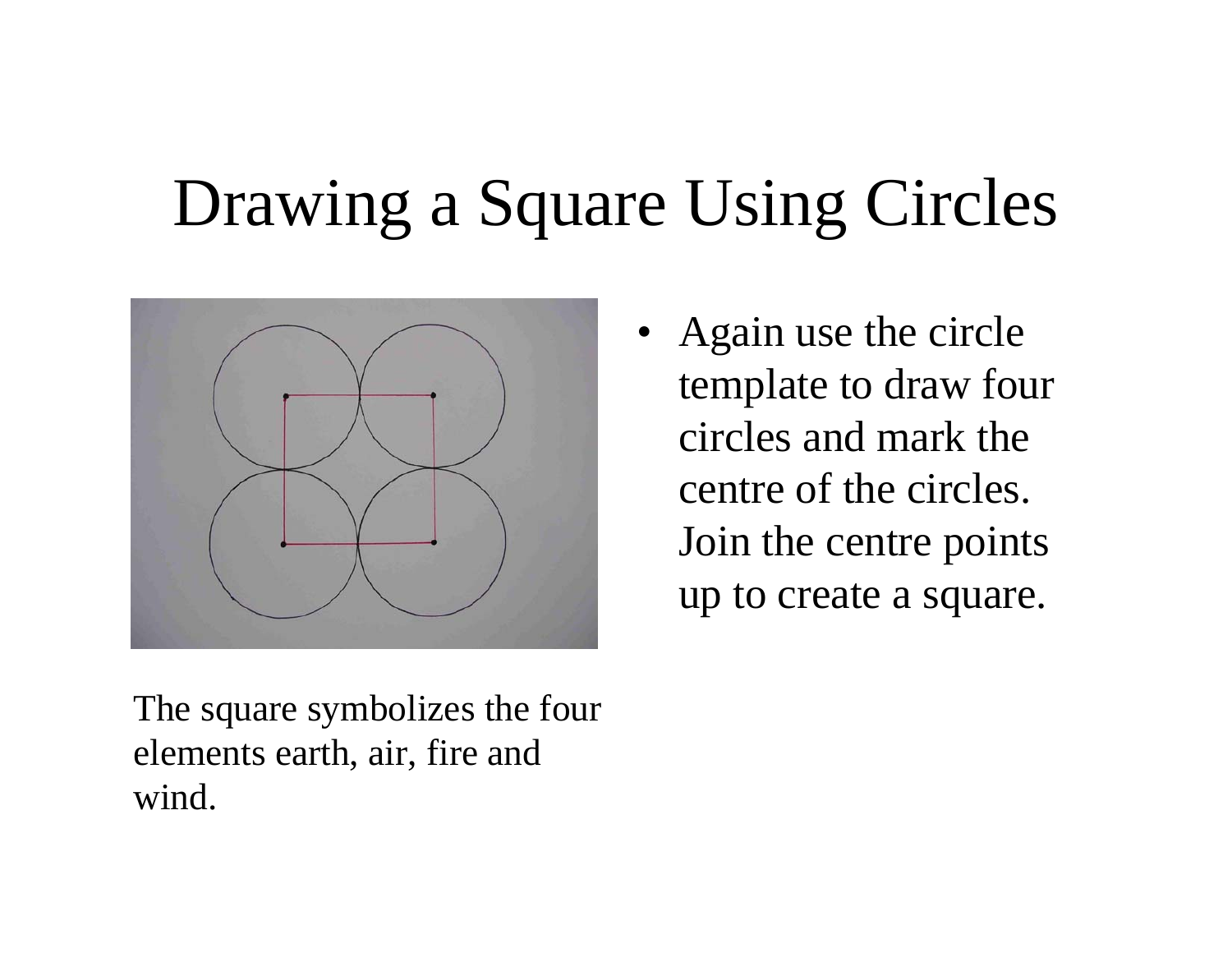#### Creating a Hexagon using Circles



The hexagon is close in shape to the  $\alpha$  six sided hexagon circle and is associated with the perfection of the circle. It is therefore a symbol of heaven.

- • Using the circle templates draw three circles as if creating a triangle then place two circles either side of the upper circle and two on the row above. Mark all the centre-points.
- $\bullet$  Join all the points together in the outer circle to create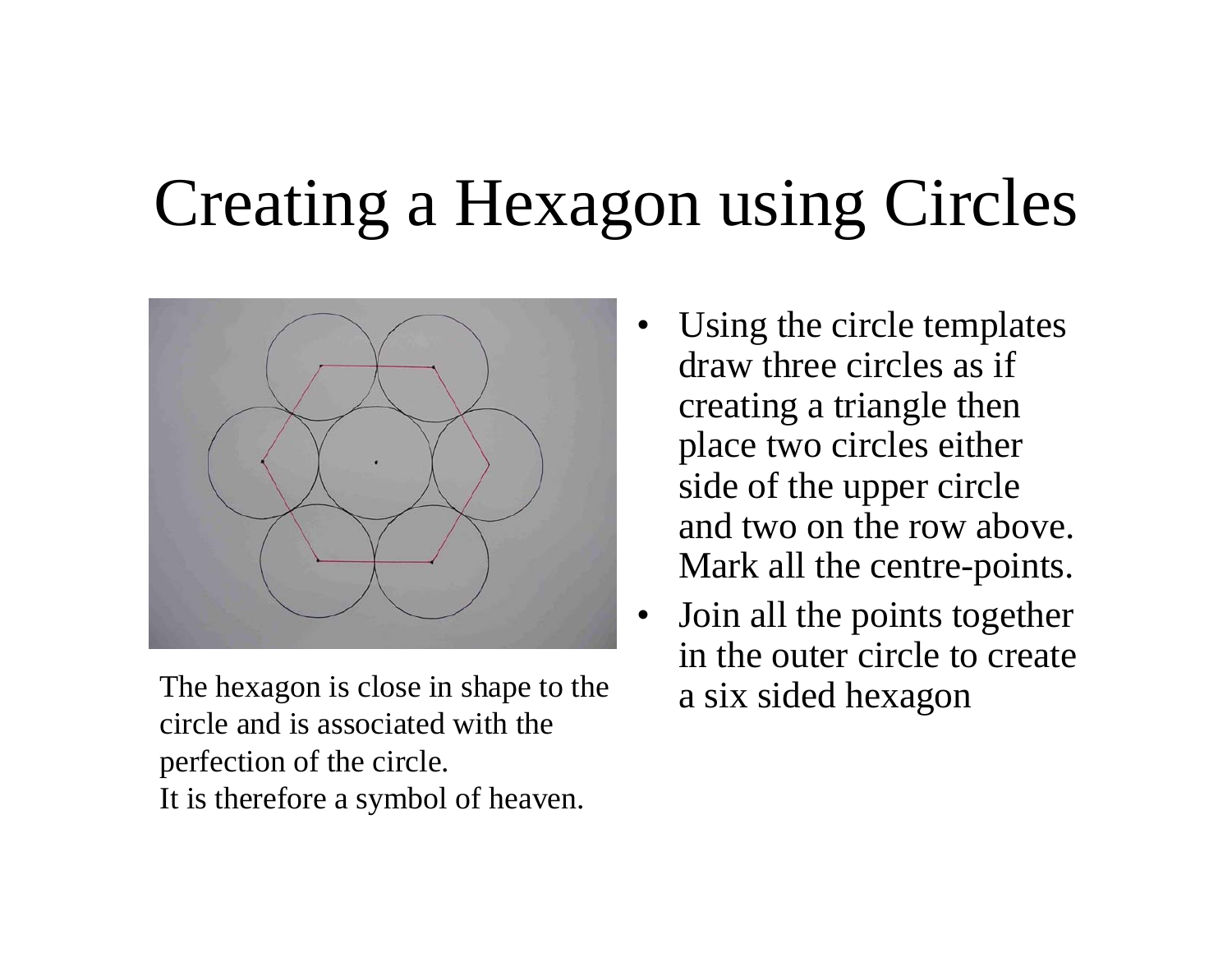#### Islamic Geometry



- • Islamic scholars studied and built on the mathematical ideas of the ancient Greeks
- • Islamic mathematical and astrological ideas spread to Europe via the Moorish occupation of Spain.
- • Islamic ideas about geometry and mathematics have been very influential on European scholars over many years.
- • The picture opposite shows astronomers at an early observatory in Istanbul.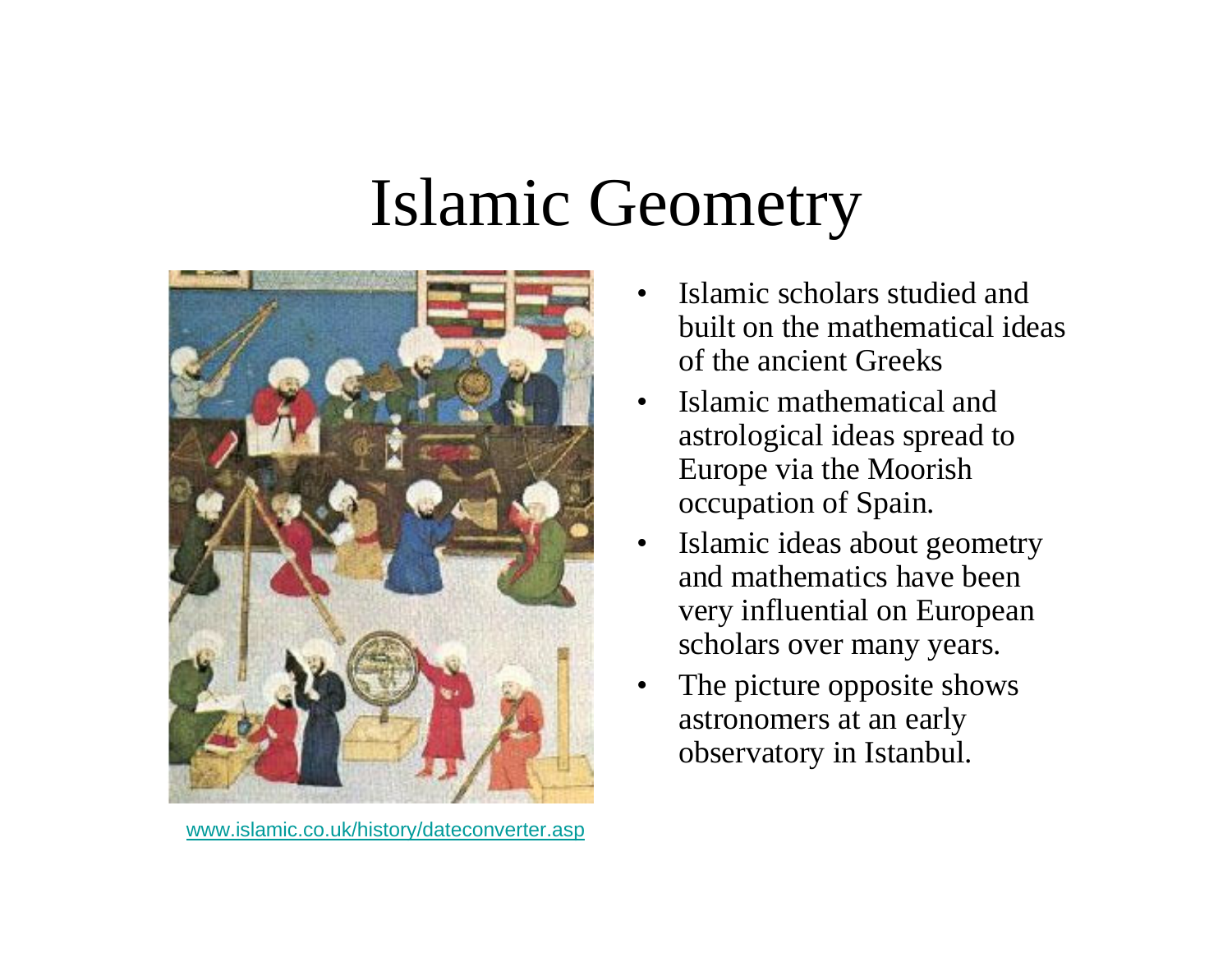#### Johannes Kepler (1571-1630)



- German astrologer, mathematician and astronomer.
- He is best known for his laws of planetary motion.

Picture source:www.mhs.ox.ac.uk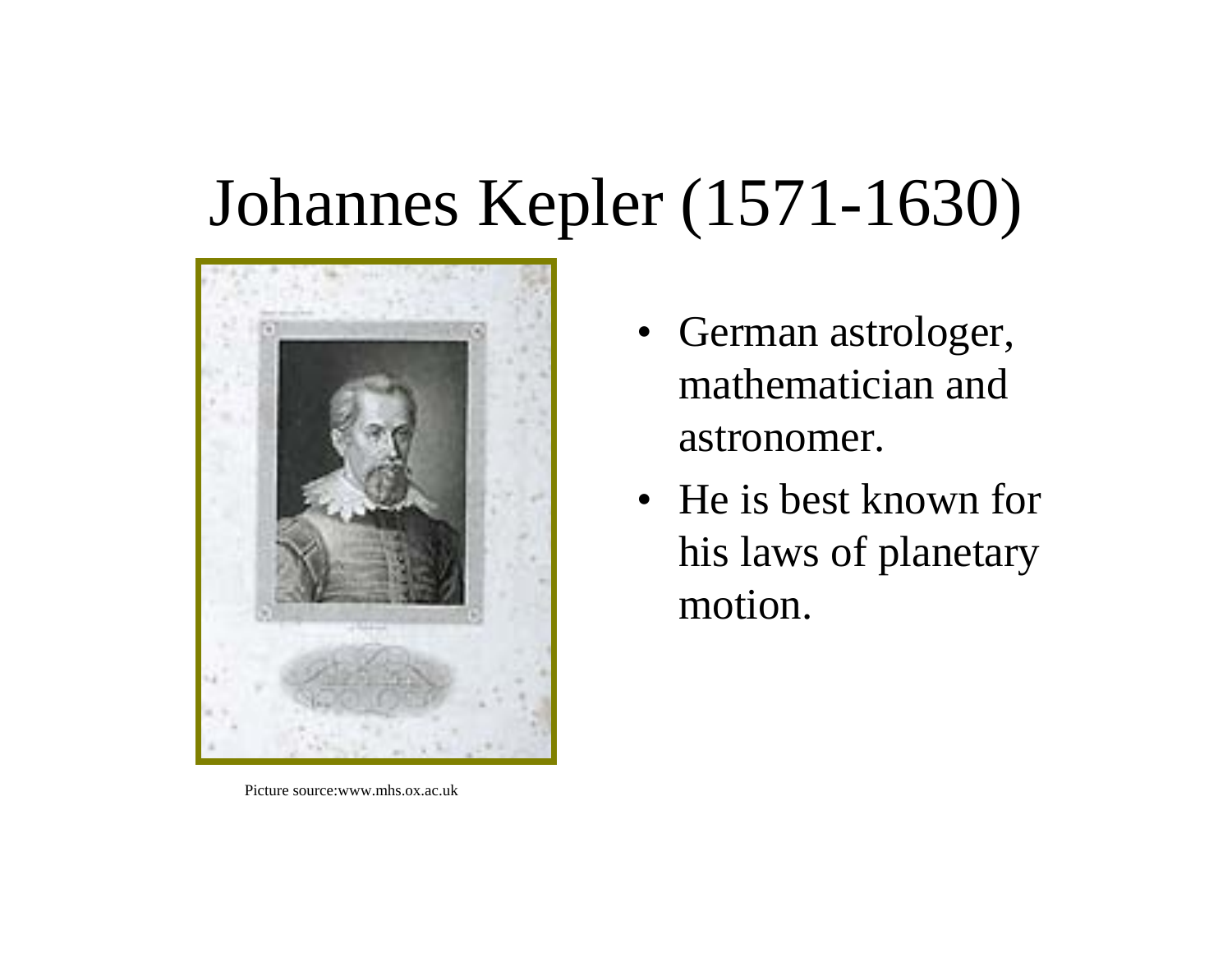#### What is Kepler's Platonic Solid?



- • In 1596 Kepler created the Platonic Solid model of the solar system.
- • The complex model showed 5 spheres with increasingly complex polyhedra nested inside each other.
- • Each polyhedron represented a different planet and the size of each polyhedra represented the proportion of space each planet was thought to occupy.
- • Although aesthetically pleasing, we now know that there are more than 6 planets in the solar system and we have proved Kepler's distance Image from: www.answers.com/topic/johannes-kepler estimates were wrong.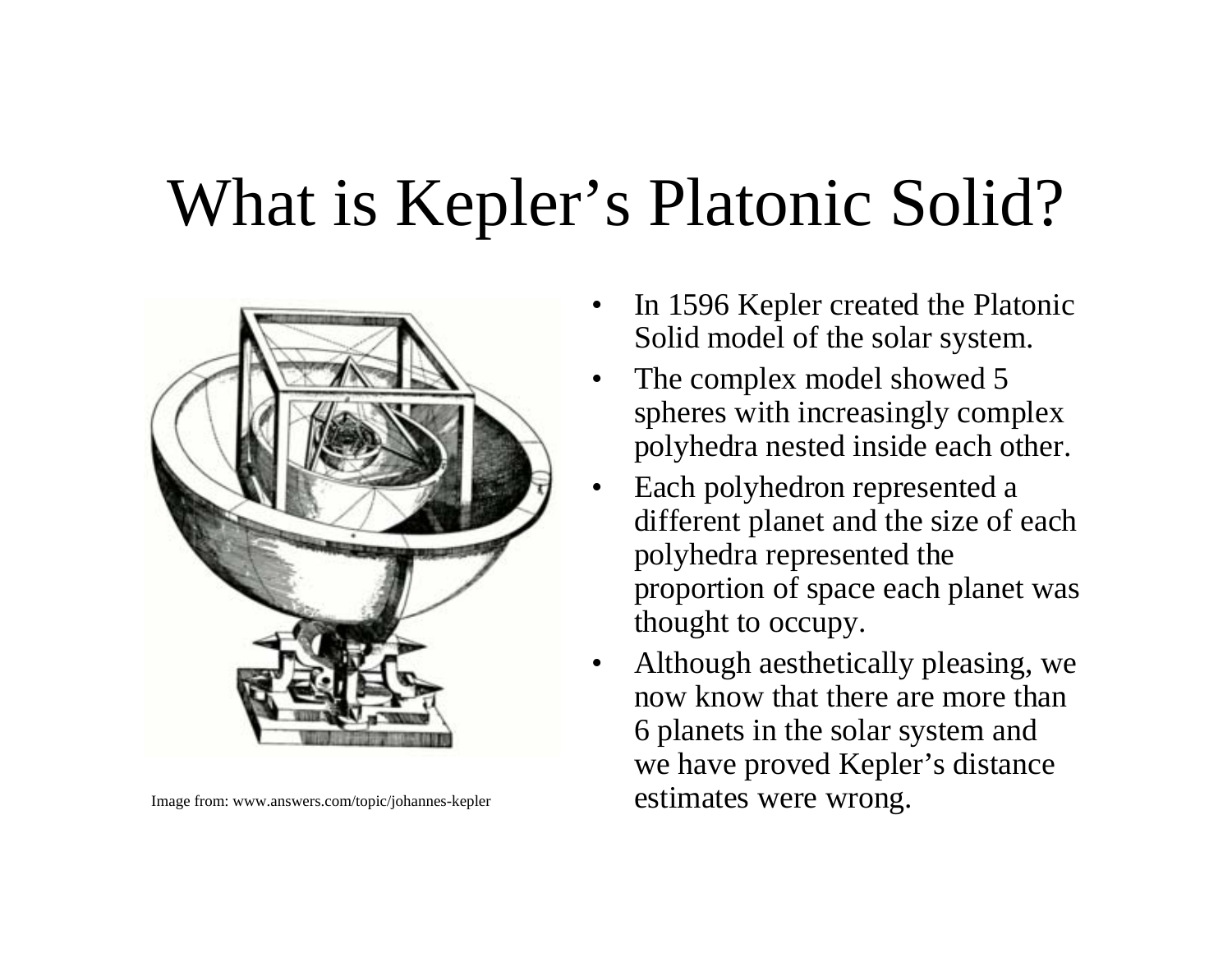# Platonic solids are regular polyhedra.



Image from: www.answers.com/topic/johannes-kepler

This picture shows a close up of Kepler's Polyhedra. It contained the following polyhedrons:

- Tetrahedron (pyramid) 4 sides.
- Cube 6 sides
- •Octahedron - 8 sides
- •Dodecahedron - 12 sides
- •Icosahedron - 20 sides.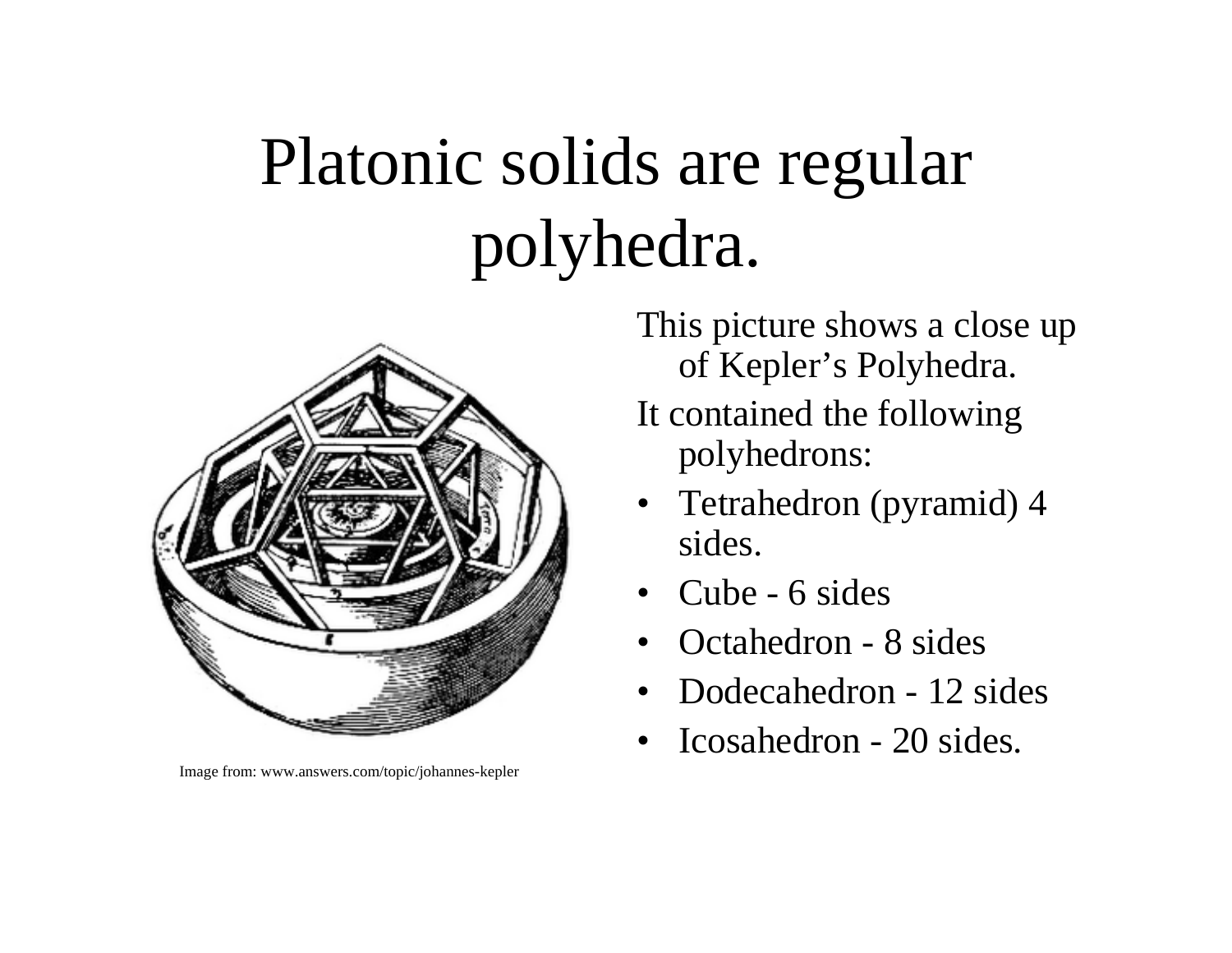#### Keplerian solids at the Museum of the History of Science, Oxford.



- This object is in the Museum of the History of Science Oxford.
- It is a curious monument to platonic solids and geometry
- Can you name the polyhedra?

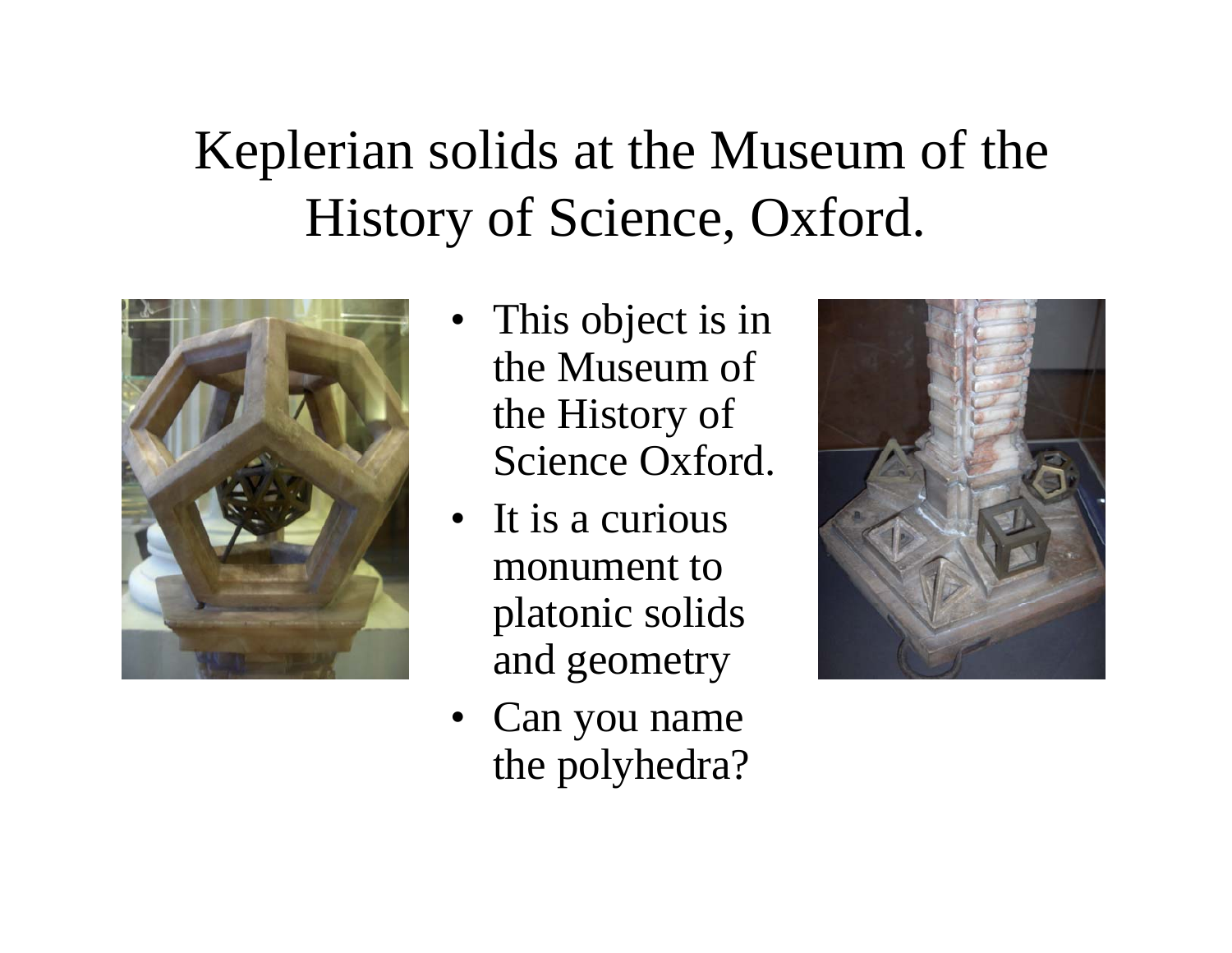#### Constructing polyhedra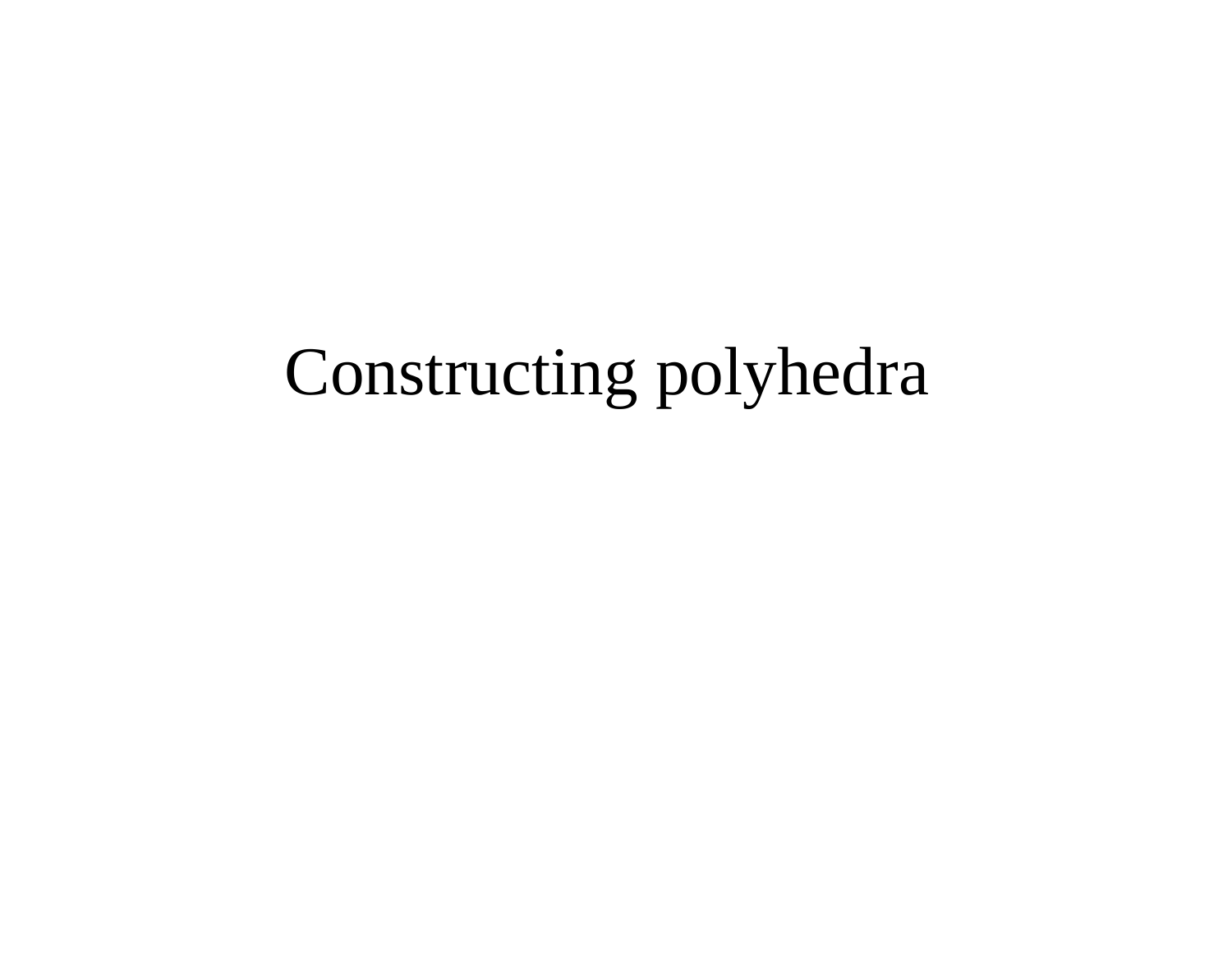

• Using a compass draw a circle and mark the centre point. Using a protractor divide the circle up into equal 30 degree sections mark each section with a dot. Make sure the top point is in line with the centre point.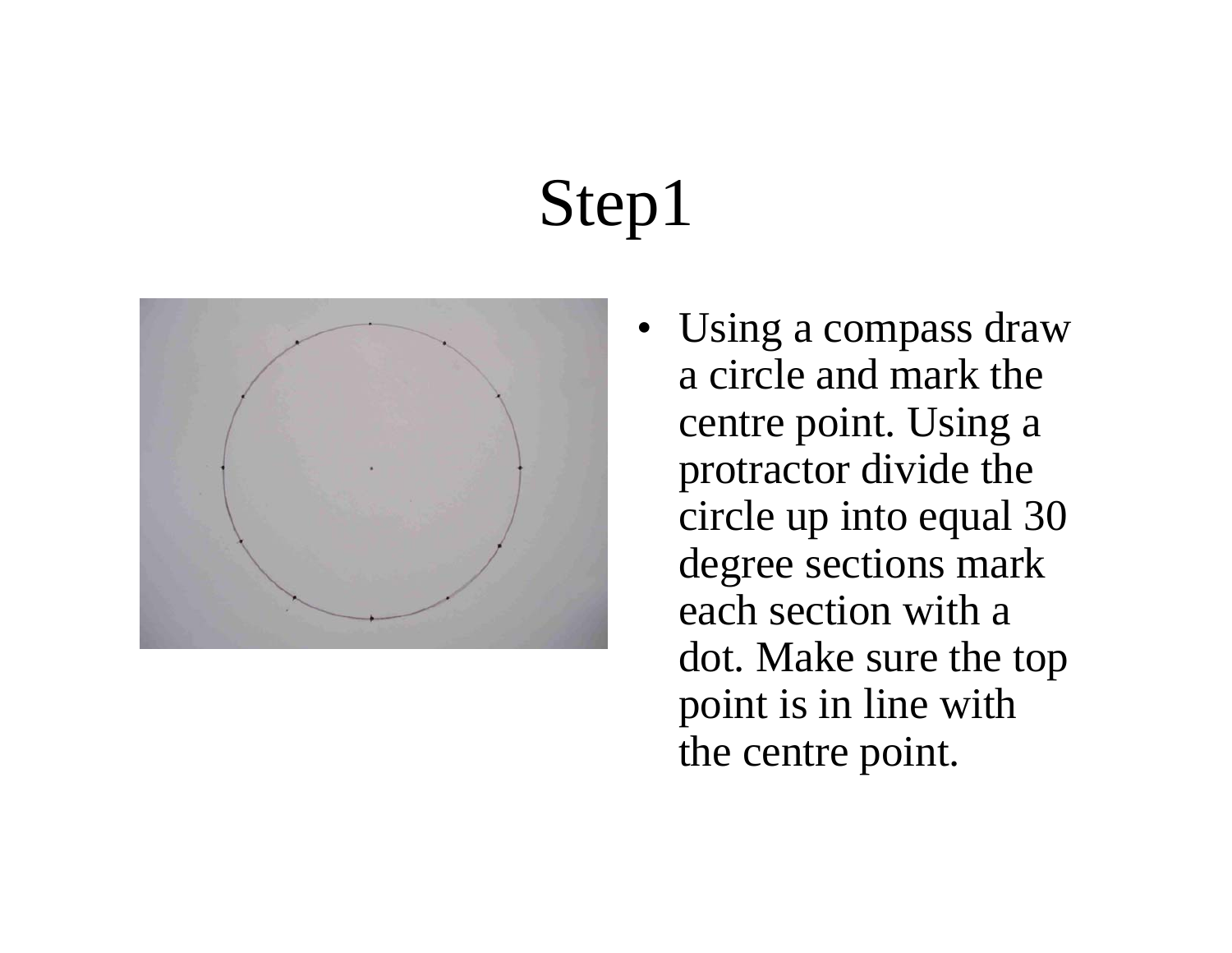

• Create an upside down equilateral triangle using a ruler and a dashed line by joining the points shown.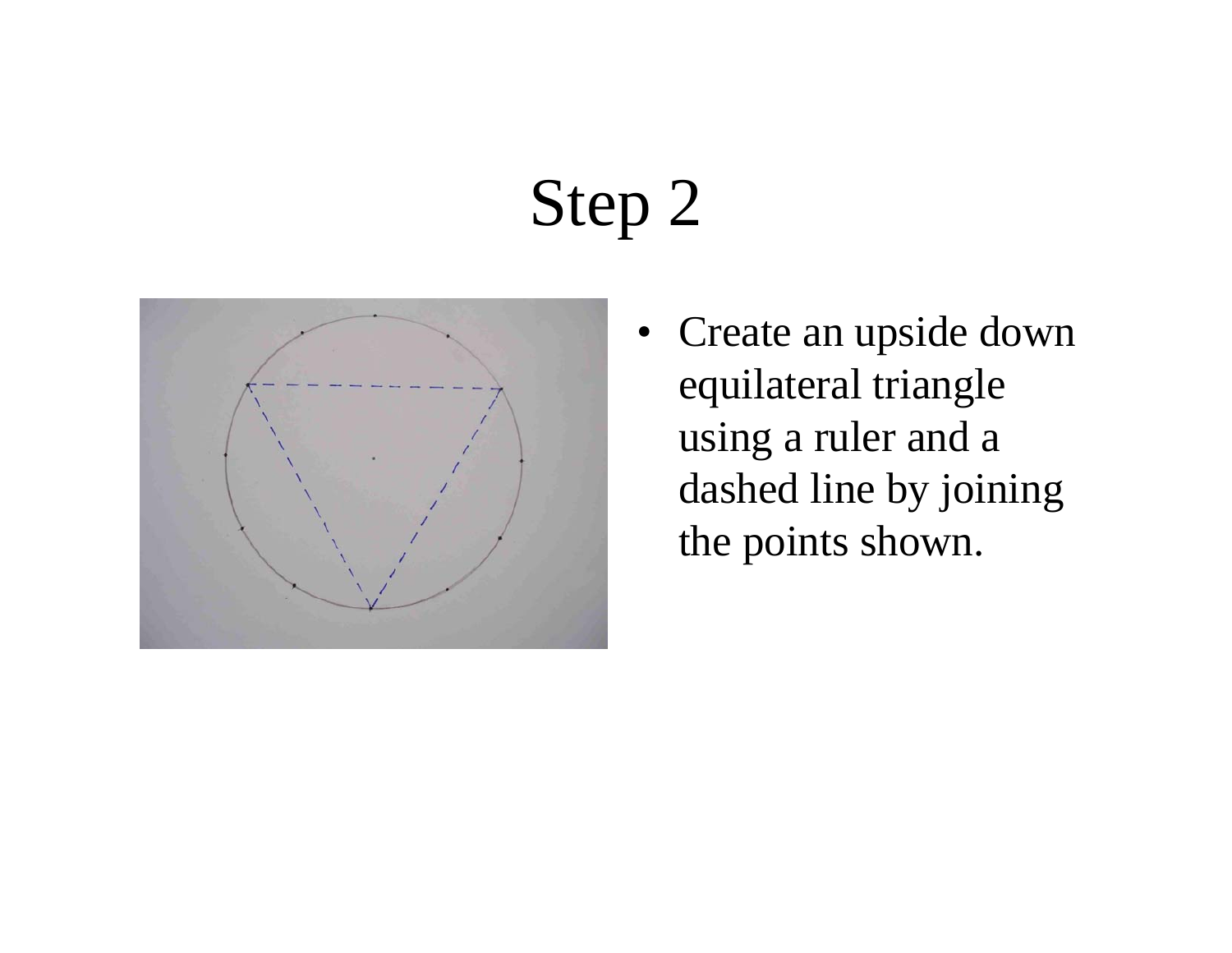

• Divide the circle into equal thirds using a dashed line as shown.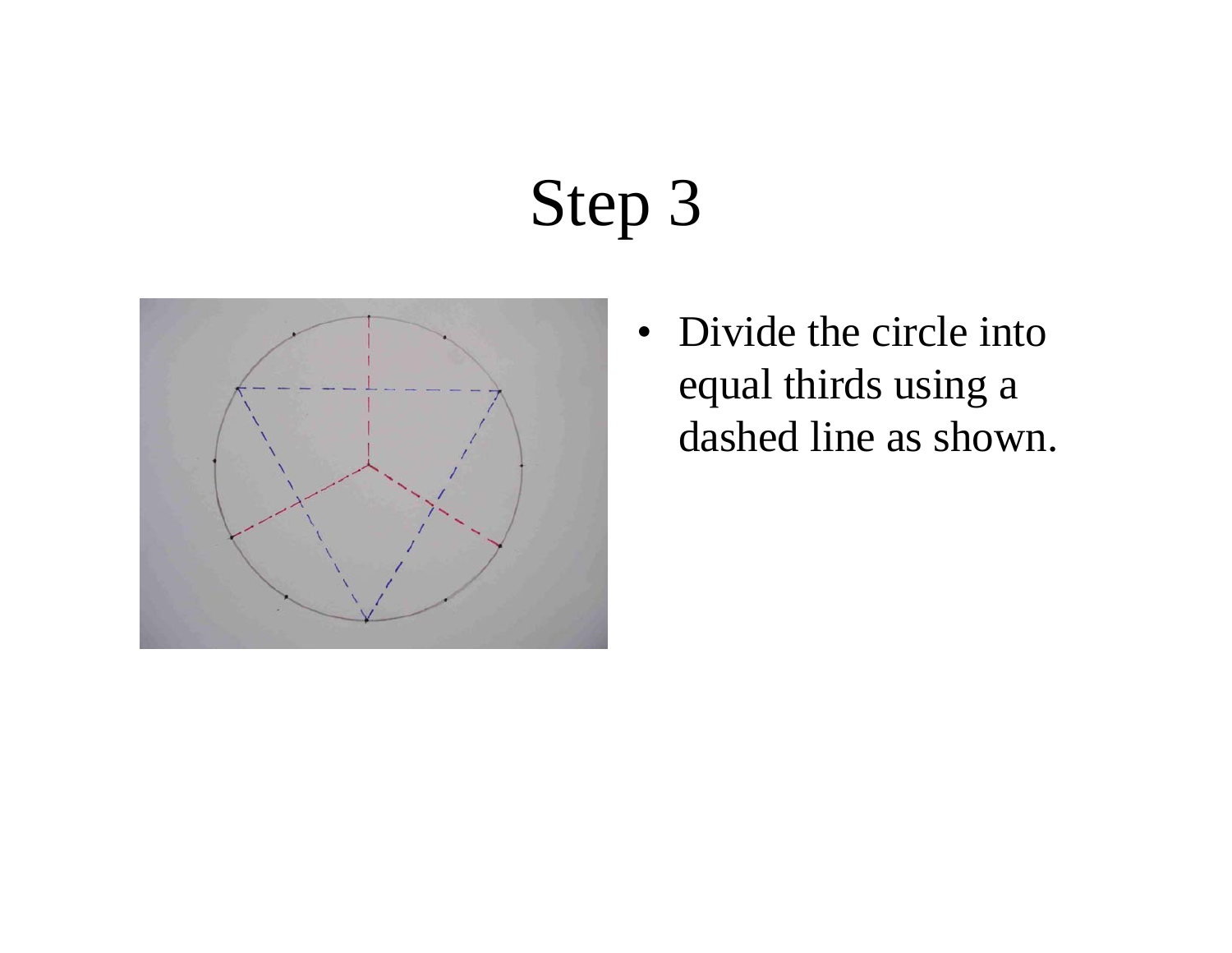

• Create a hexagon with a solid line by joining the points of the triangle with the points that are made by the division into thirds.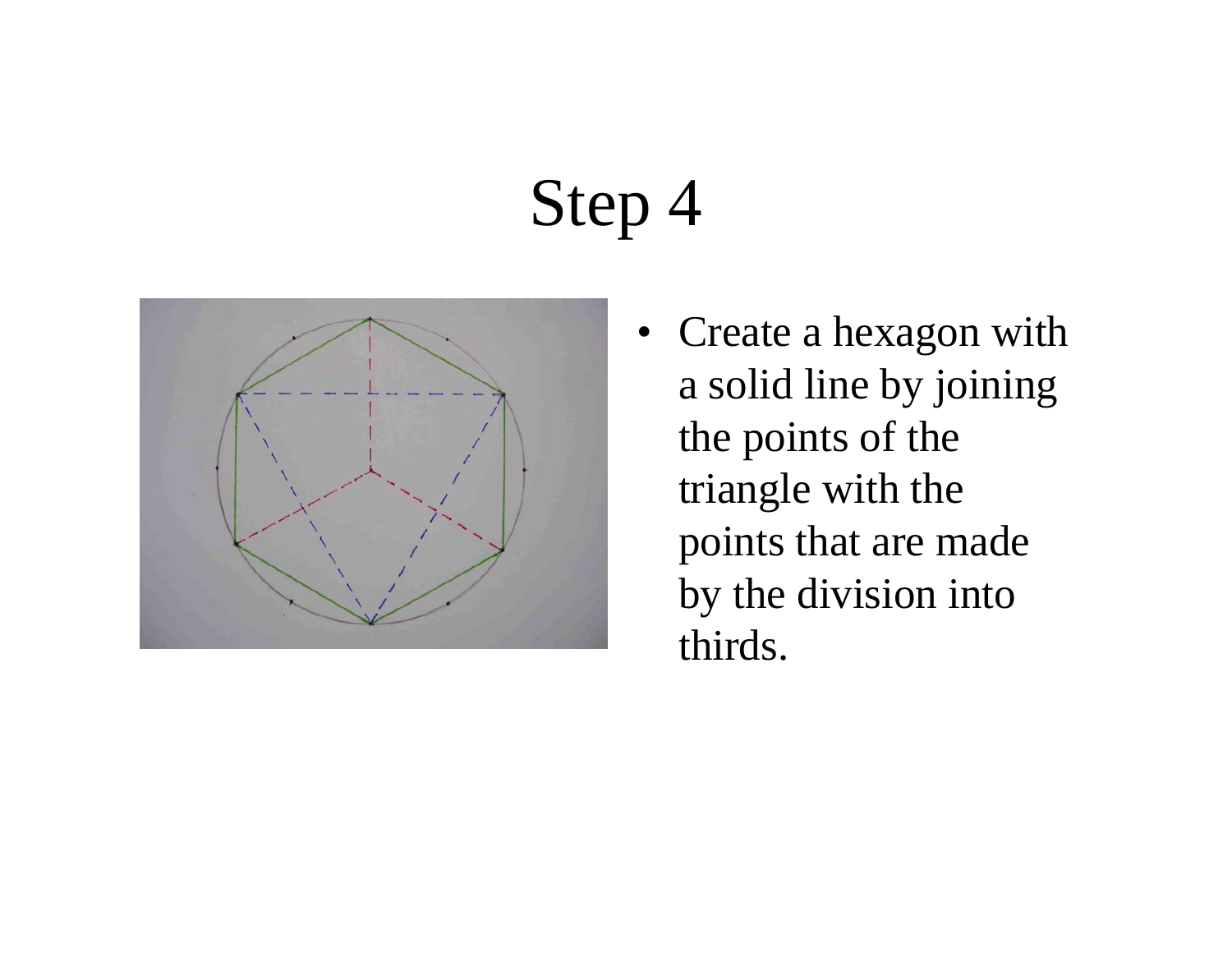

• Using the same colour as the hexagon outline join the points of the triangle to the centre point using a solid line. This will create a three dimensional cube shape.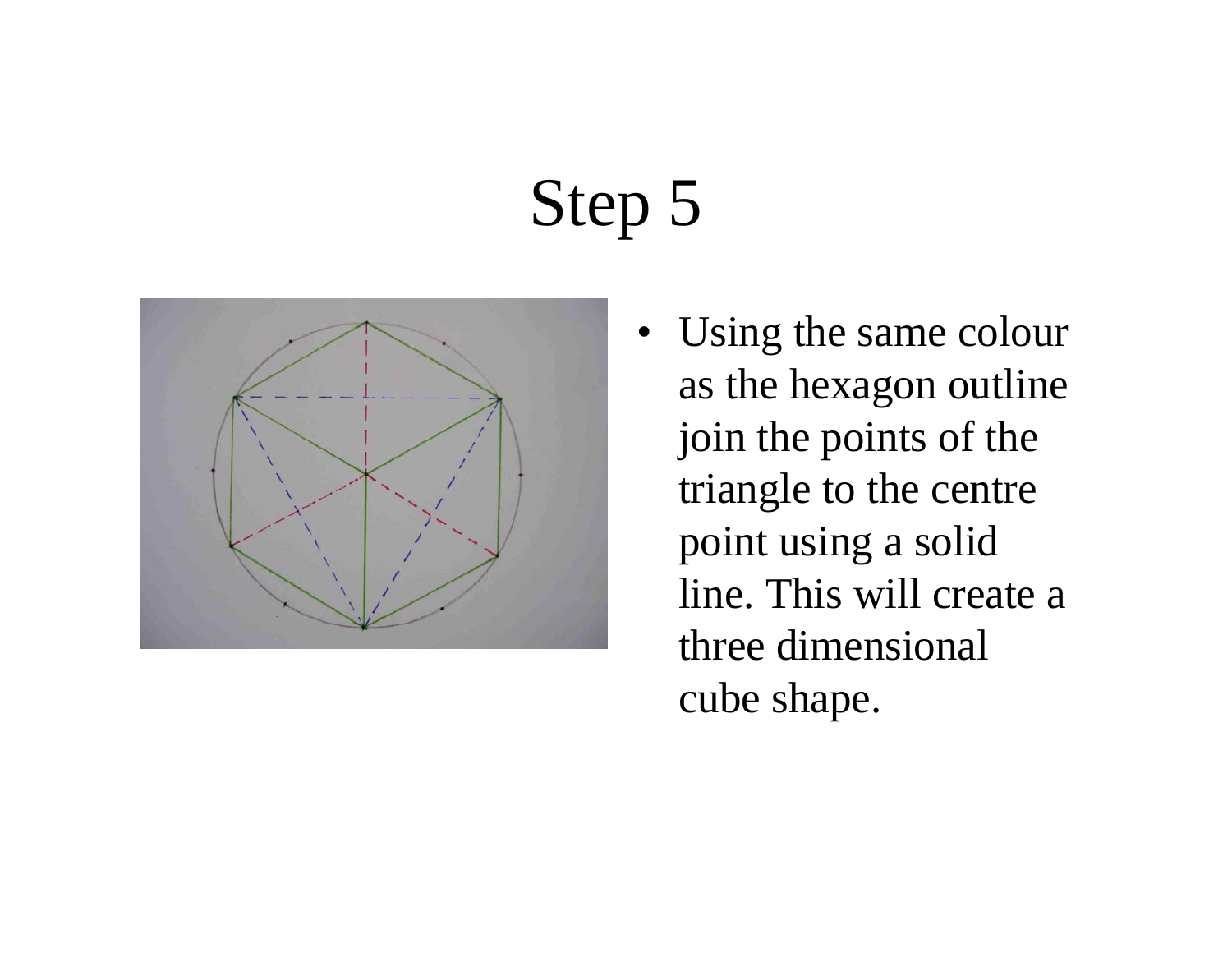

• Use a solid line to join the points where the dashed line of the triangle meets the dashed line of the division into thirds. This will create a triangle.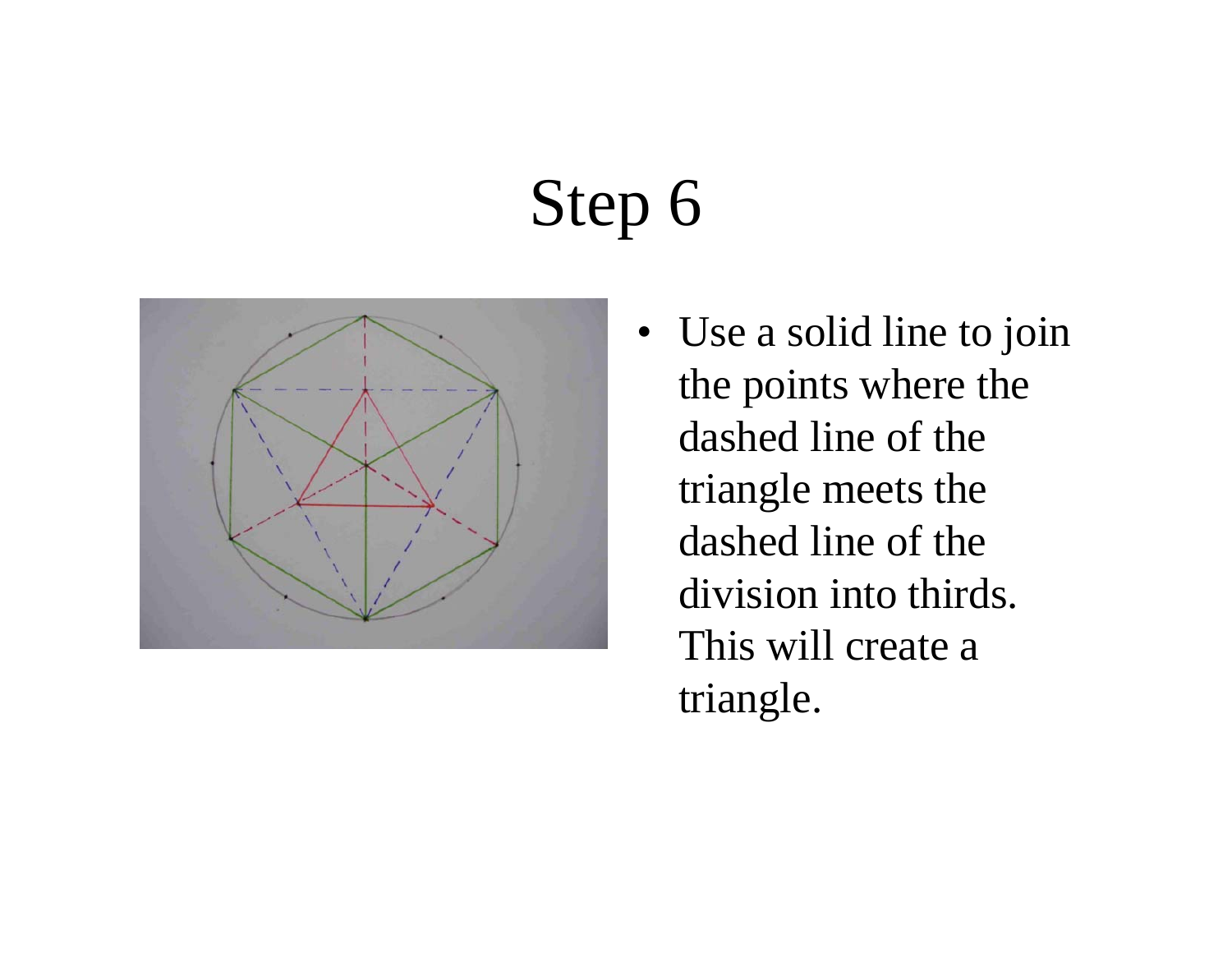

• Measure and find the half way point of the front three lines of the cube. Carefully join these points with a broken line. There should now be two overlapping equilateral triangles in the centre.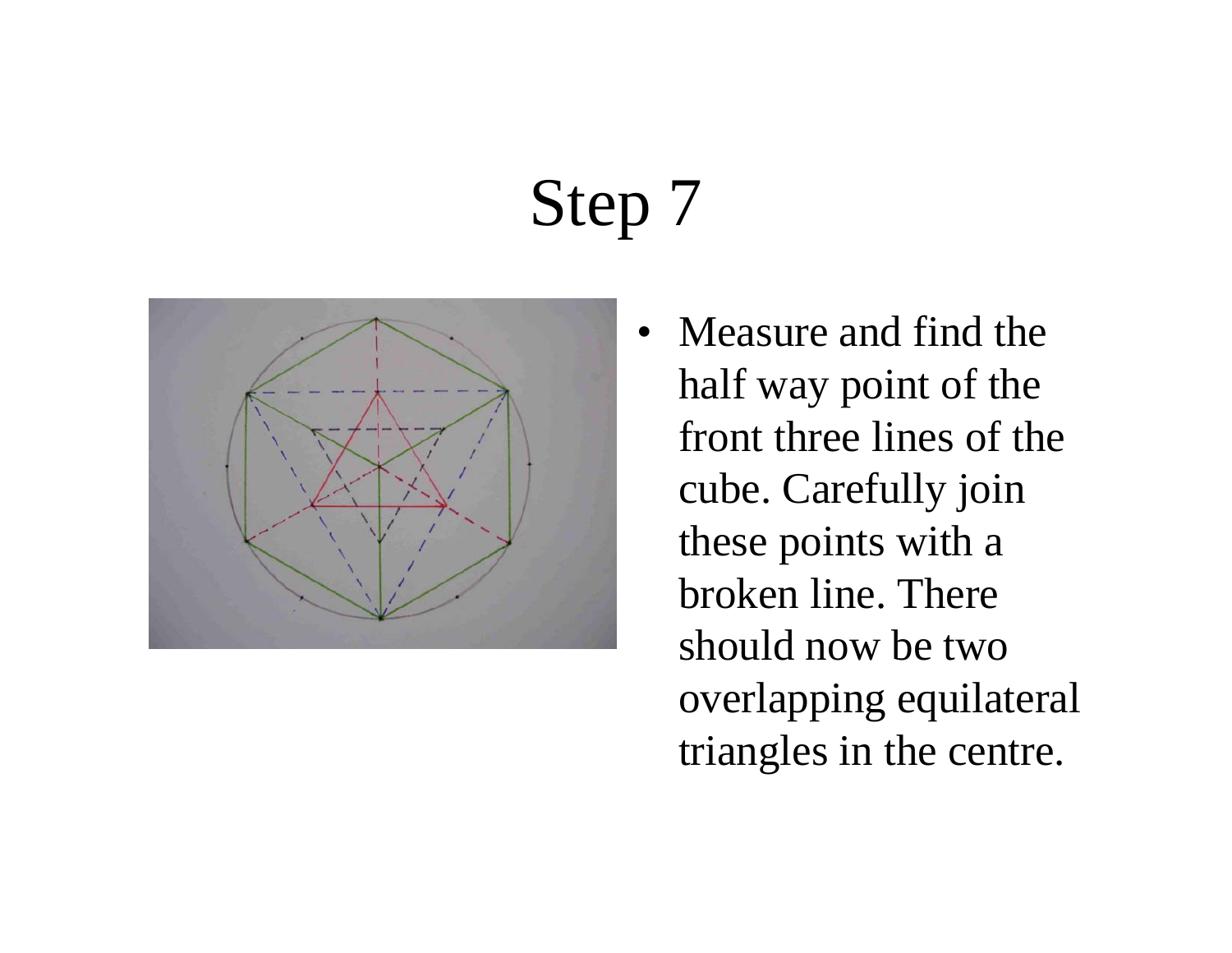

• Join the points of the overlapping triangles using a solid line this will create a hexagon shape.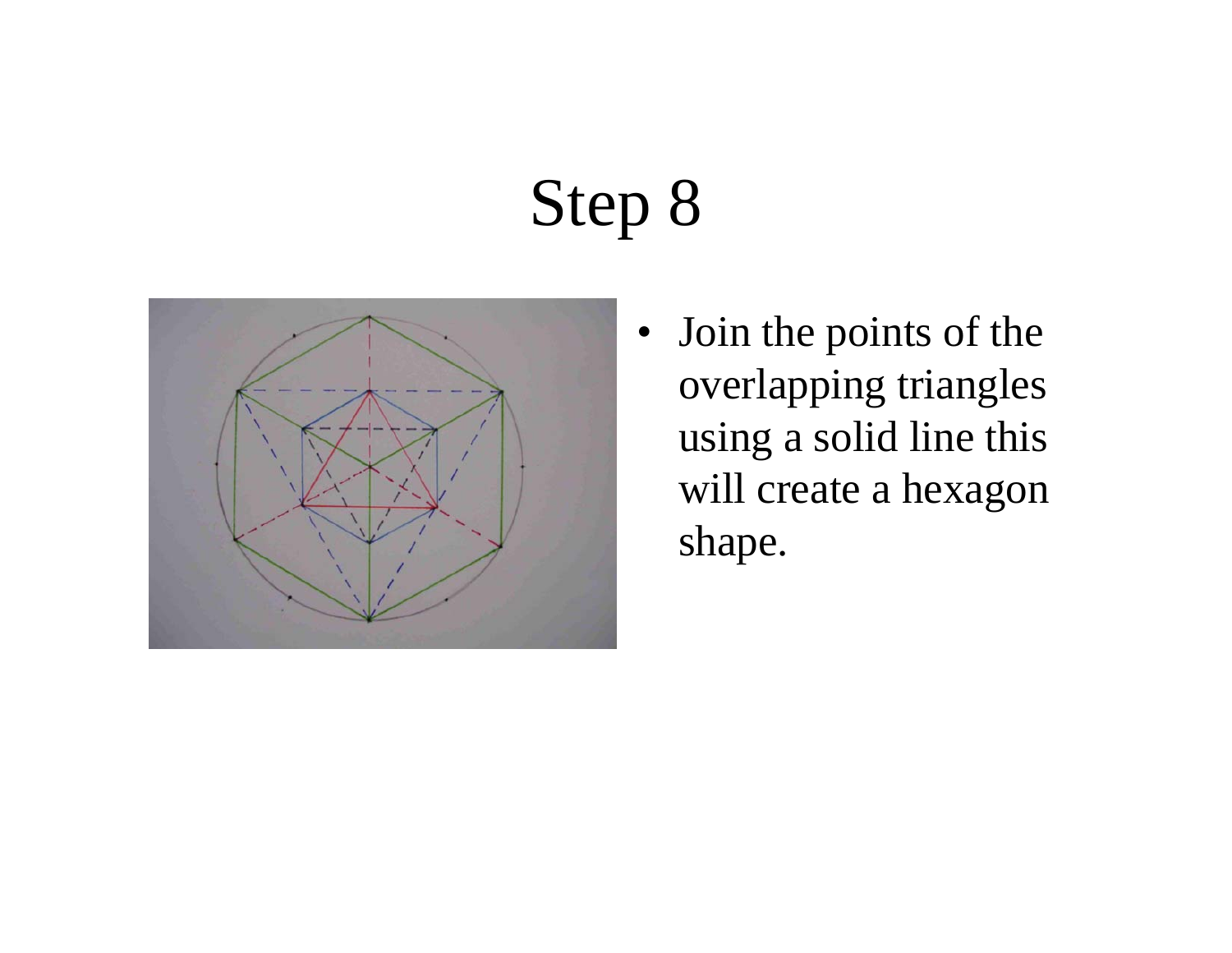#### Shapes and Polygons…



- How many shapes and polygons (solid multisided shapes) can you see in your drawing?
- Can you find out the names of these shapes and polygons.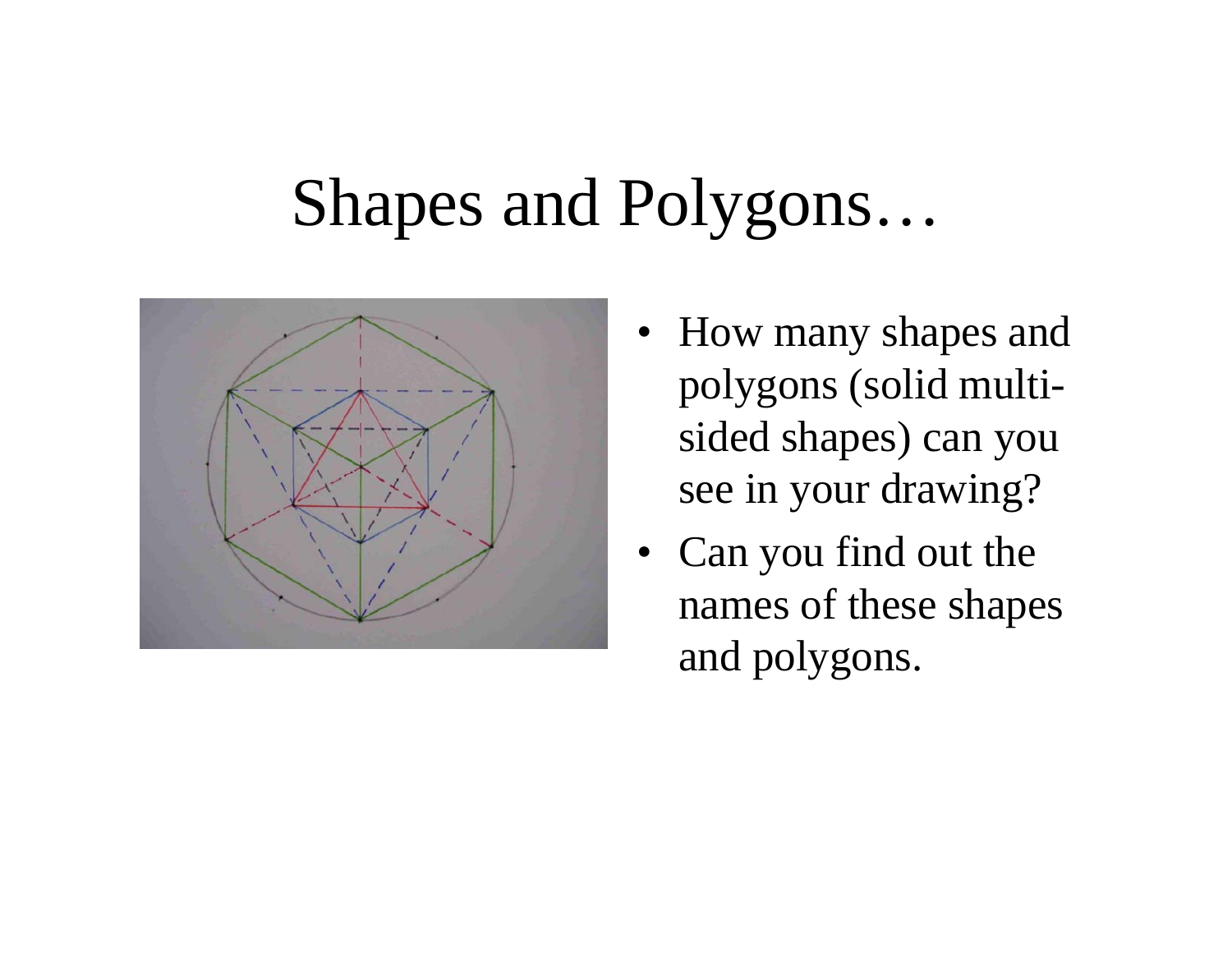Extra Task - Create a Star Shape using Squares and Circles…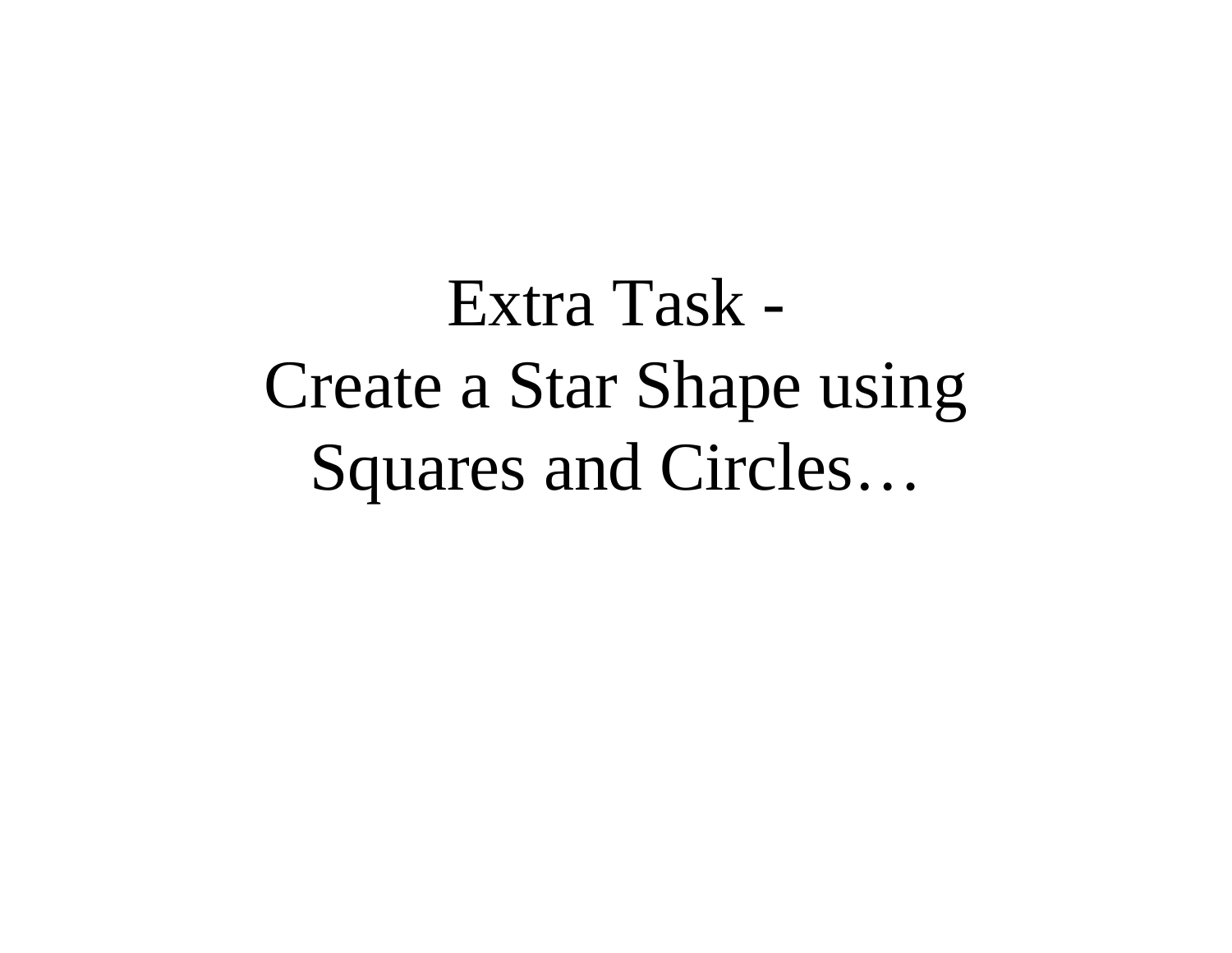

• Draw a circle using a compass. Divide the circle into 45 degree sections. You should end up with 8 equal sections.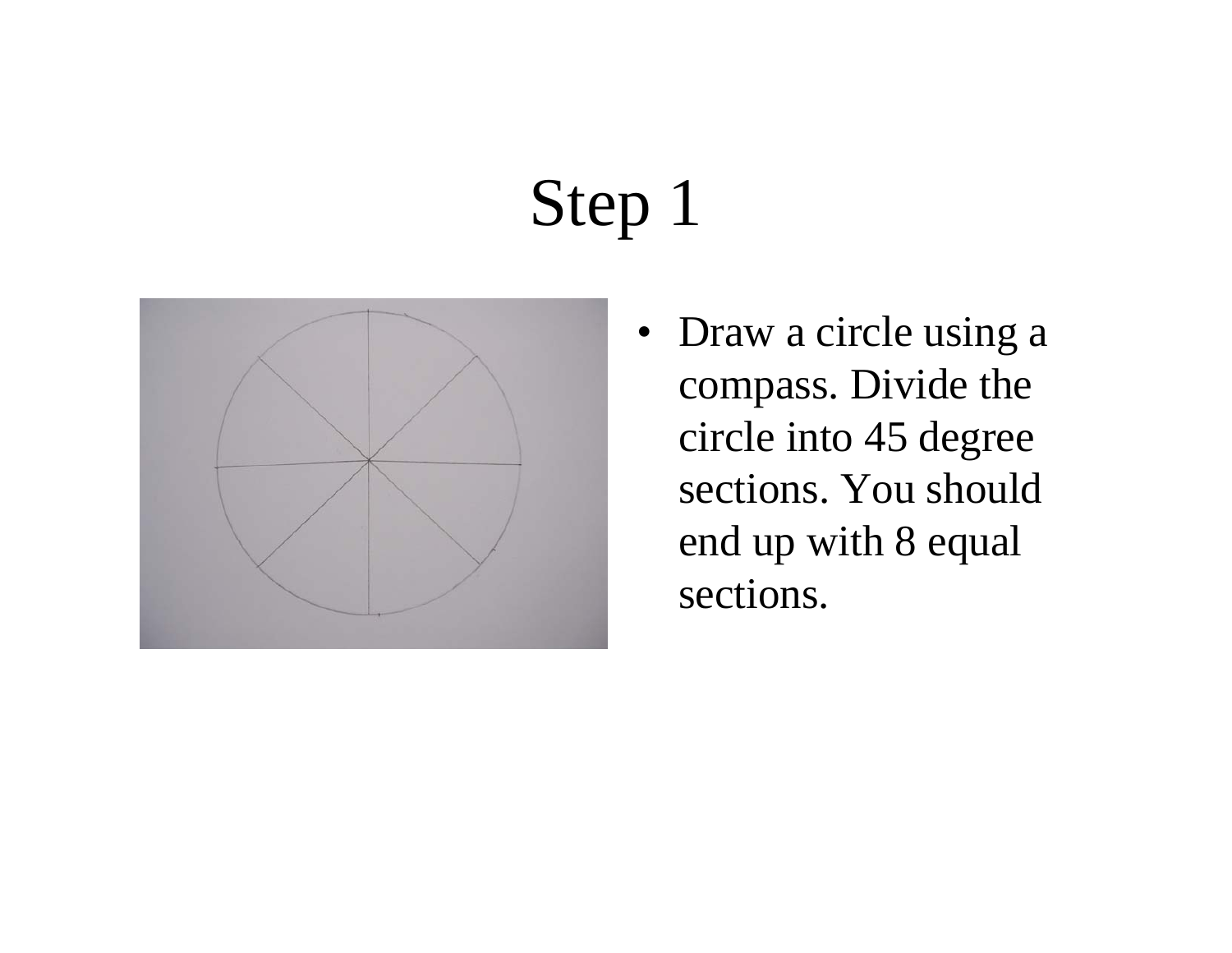

• Using a compass draw a smaller circle with about half the radius of the first.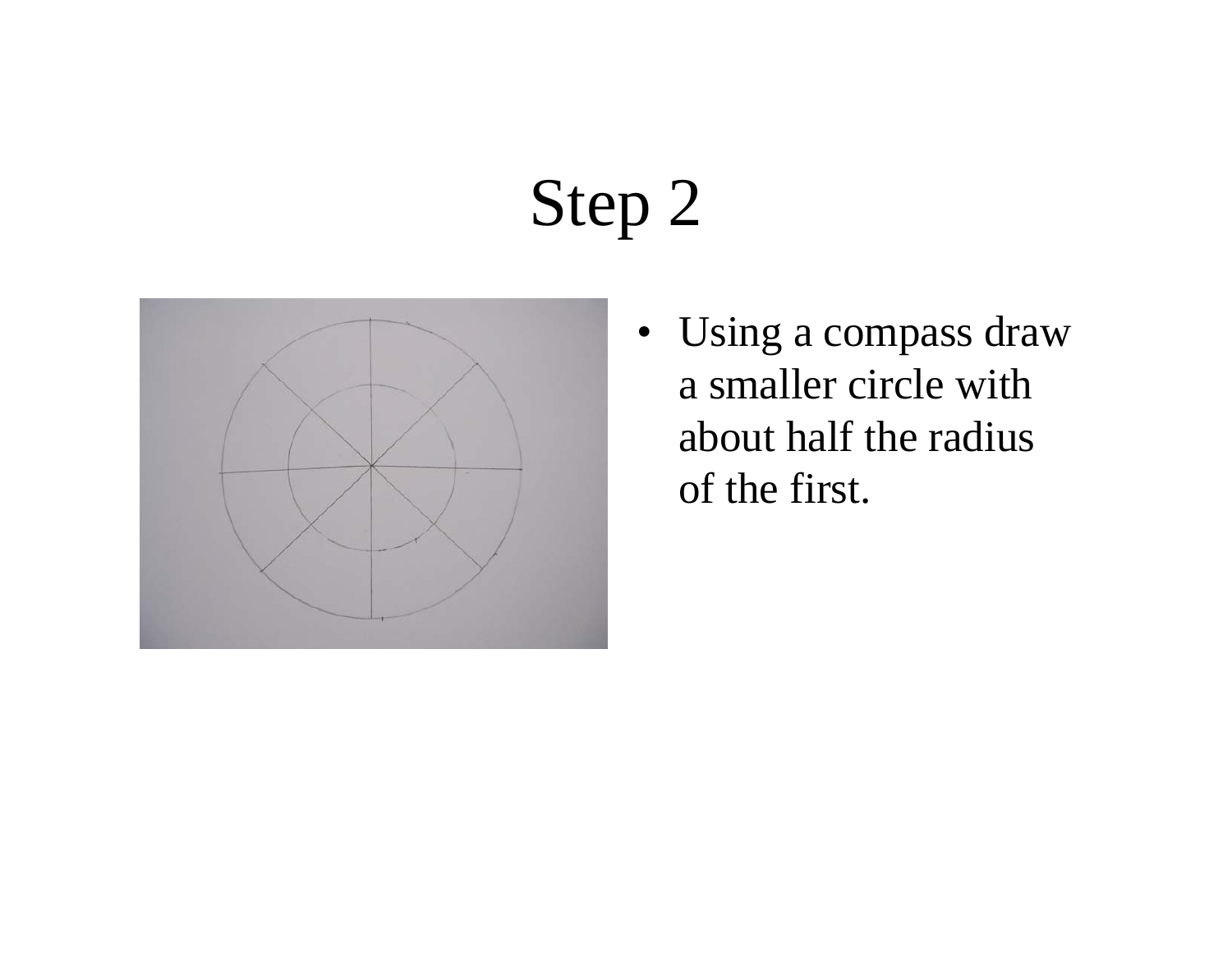

• Inside the larger circle draw a square joining the points shown.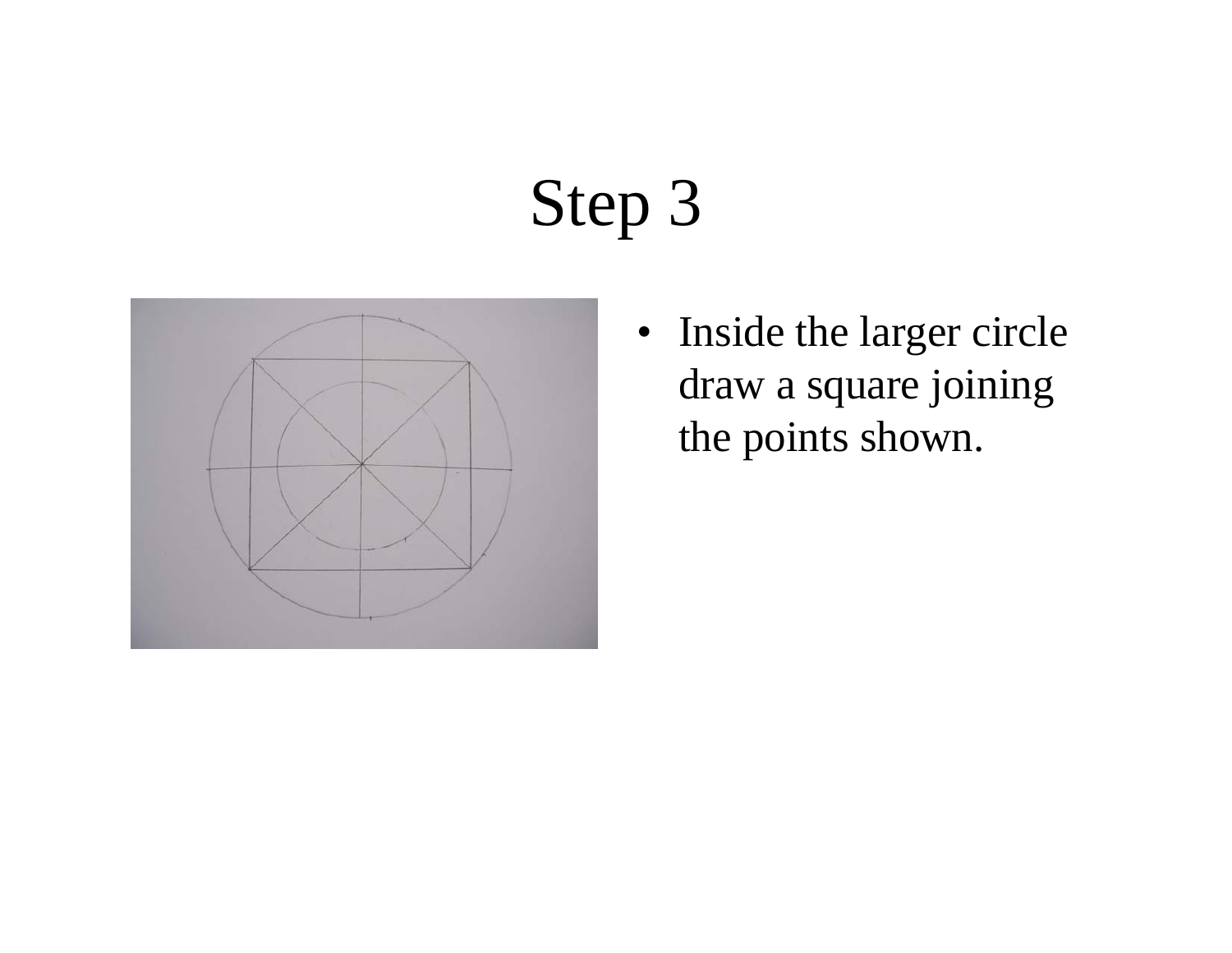

• Create a further square by joining the other points as shown.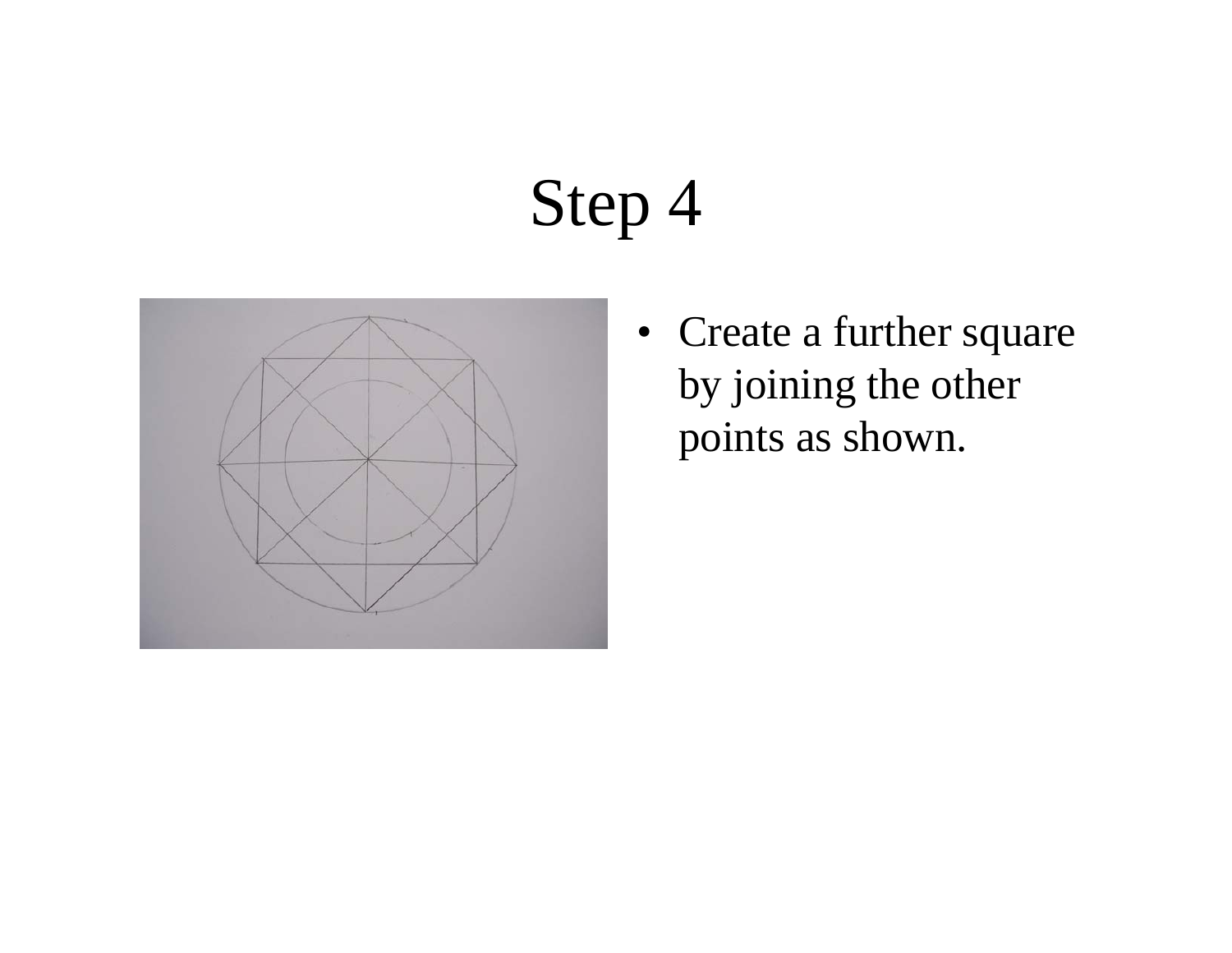

• Mark the points where the dividing lines meet the smaller circle. Also mark the points where the squares overlap.